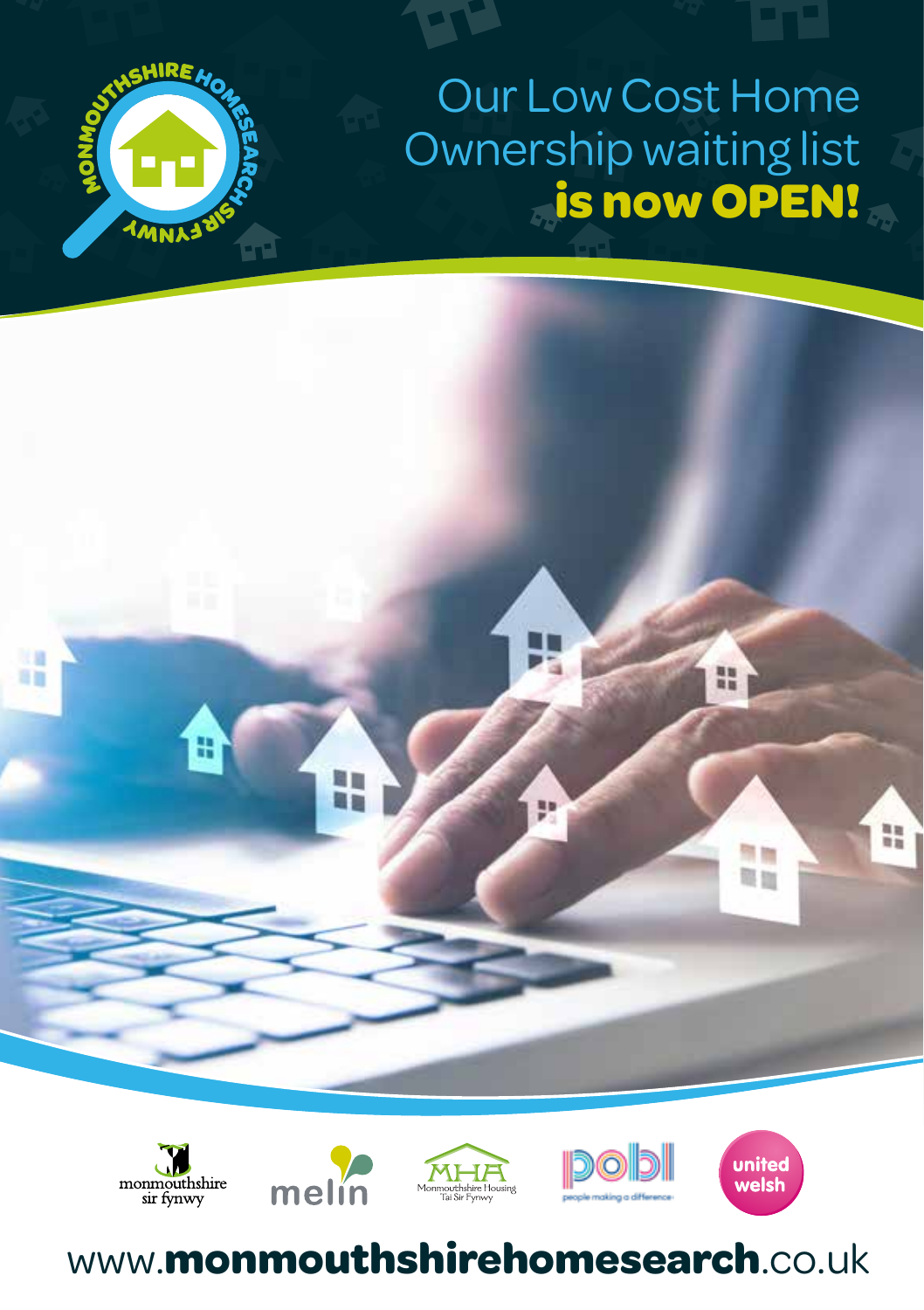

The new on-line application form for Low Cost Home Ownership (LCHO) is now available to access here: **[www.monmouthshirehomesearch.](http://www.monmouthshirehomesearch.co.uk/assess) [co.uk/assess](http://www.monmouthshirehomesearch.co.uk/assess)**

| What are you applying for today?                                                    |                                                                       |
|-------------------------------------------------------------------------------------|-----------------------------------------------------------------------|
| The options are:                                                                    |                                                                       |
| $\circ$<br>Renting a Home                                                           |                                                                       |
| Buying a Home<br>$\bullet$                                                          |                                                                       |
| $\circ$<br>Both Renting and Buying a Home                                           |                                                                       |
| Are you re-registering to buy an affordable property with Monmouthshire Homesearch? |                                                                       |
| $\circ$<br>Yes<br>o<br><b>No</b>                                                    |                                                                       |
| Cancel assessment<br>Continue<br><b>4 Back to Previous Screen</b>                   |                                                                       |
|                                                                                     |                                                                       |
|                                                                                     | Screenshot of the LCHO application<br>page on the Homesearch website. |

If you are interested in bidding on properties that are available for LCHO purchase, such as 'Homebuy' or 'Shared Ownership', please register and complete the application form, selecting the option for 'Buying a home' or 'Both renting and Buying a home' now.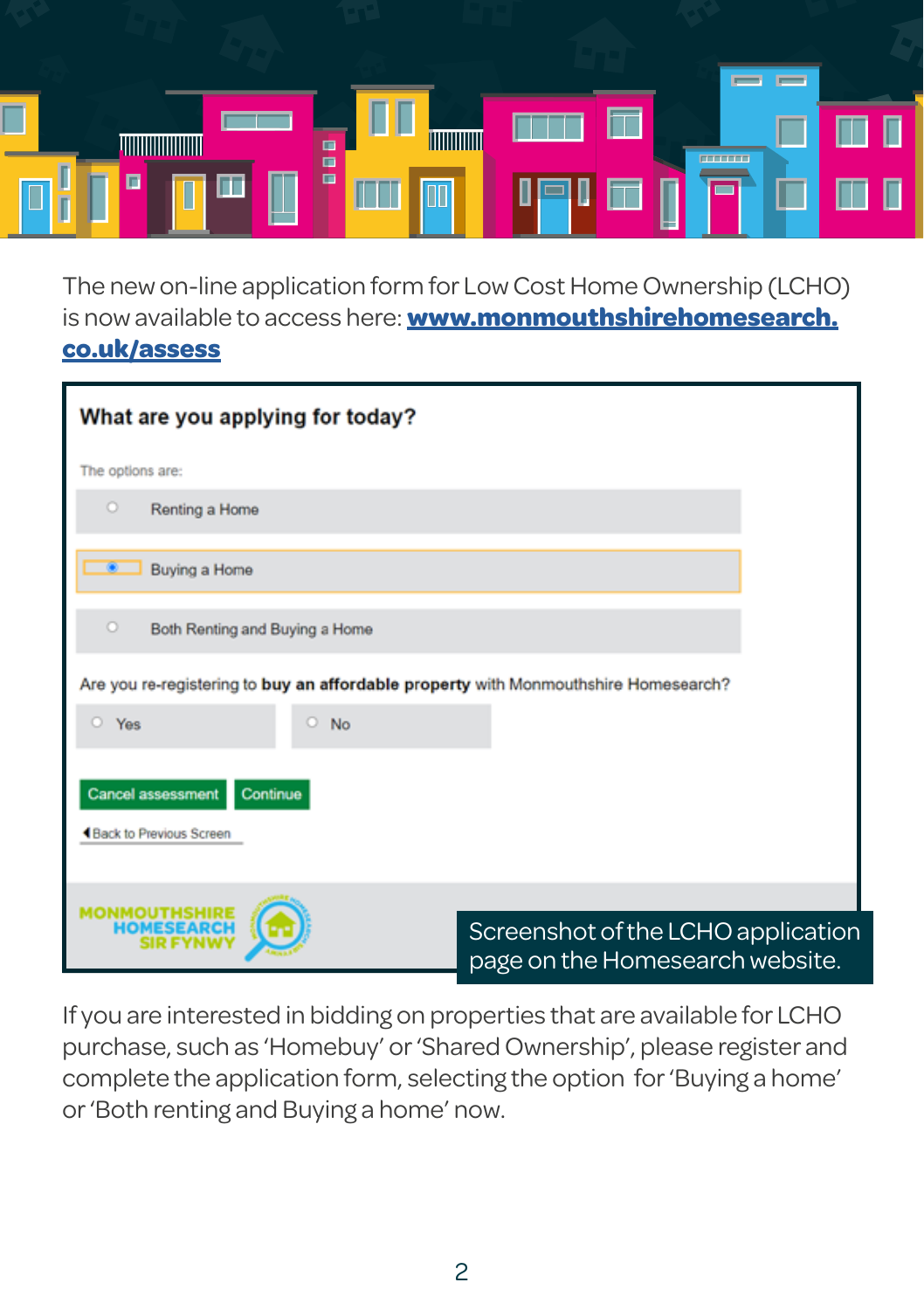## **Frequently Asked Questions...**

### **1. Will anyone help me to register for Low Cost Home Ownership?**

The new website is designed to be self-serve; please make sure you have an active email address & you will be able to complete your application from any computer or Smart mobile device.

However, if you need help, please contact Monmouthshire Homesearch on **0345 900 2956** or email **LCHO@ monmouthshirehousing.co.uk** and an appointment will be made to assist you, over the phone, with completing your new application.

#### **2. How do I claim my previous LCHO registration date priority?**

The new Monmouthshire Homesearch application will ask you if you had previously registered for LCHO, before the old waiting list was closed in 2021. If you select 'yes' then, once your new application has been assessed & made live, we will check your previous registration date and apply that date to your new application. This is important because your registration date is

part of the prioritisation process for shortlisting applicants for advertised properties. If you do not say that you previously registered for LCHO when you complete your new application, then you will not have your registration backdated, and will lose this early priority date.

Please note there is a strict deadline for applicants who wish to claim their old registration date to re-register. If you do not register before **10am on Monday 4th July 2022** it will not be possible for you to claim back your old registration priority date.

#### **3. I am also registered for Social Housing on Homesearch, will I need to re-register?**

No. If you are already registered for social housing with Homesearch your LCHO registration will be transferred to your social housing account, and your social housing registration date will be used.

**Please log in to Monmouthshire Homesearch through your social housing account and complete a change of circumstances form and select 'Buying a property' and complete the form.**

If you need to inform us of any change of circumstance such as a change in your household,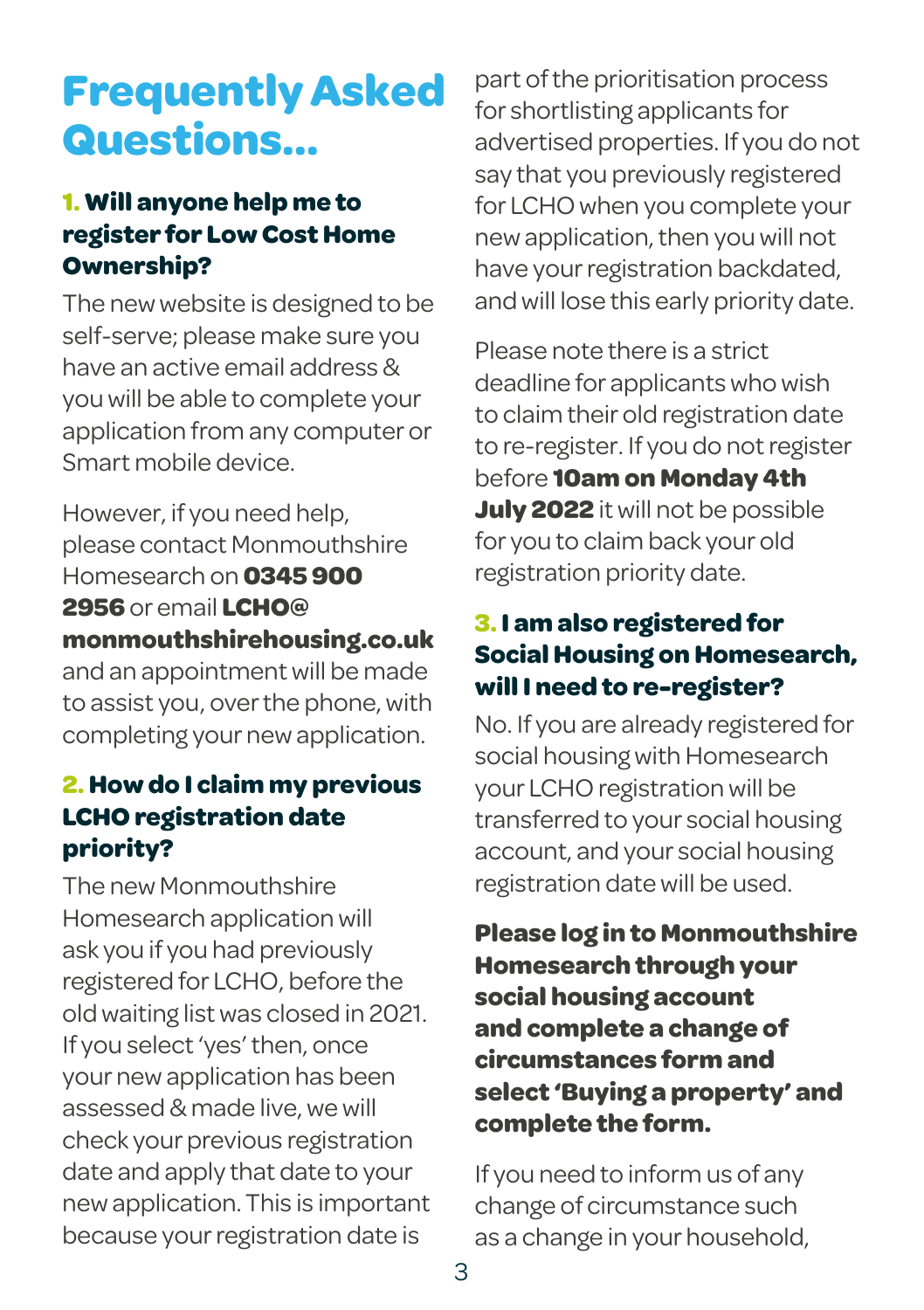finances, criminal convictions or address, please complete 'Both Renting and Buying a Home' option. Please make sure that you update your contact preferences or contact Homesearch if you are not able to do so.

#### **4. When I re-register on-line, when will my LCHO application be made live?**

Monmouthshire Homesearch service standards state that your application will be made live within 10 working days of completing your new on-line registration. We expect a lot of demand from new LCHO registrations, so please do not contact Homesearch unless your application has not gone live after this 10 day target.

#### **5. How do I bid on an LCHO property?**

All Community Landlords in Monmouthshire will advertise their LCHO homes on the Monmouthshire Homesearch website for a minimum of 8 days.

Once you are registered, check the website on the same day every week, this way you will not miss a Low Cost Home Ownership advert, and can place a bid on a property that you wish to be considered for. Alternatively, you can sign up for email alerts when you next log in.

Adverts will clearly state the property type, the amount of equity that can be purchased, the type of LCHO product being sold and the priority for housing applicants who place a bid, e.g. 'priority to those in housing need and who maximise property size for occupancy'.

You can see all social and LCHO adverts on the Homesearch website here: **[www.](http://www.monmouthshirehomesearch.co.uk/choice/default.aspx) [monmouthshirehomesearch.](http://www.monmouthshirehomesearch.co.uk/choice/default.aspx) [co.uk/choice/default.aspx](http://www.monmouthshirehomesearch.co.uk/choice/default.aspx)**

#### **6. What happens after I place a bid?**

When the advert closes the Community landlord who is selling the property will create a shortlist of bidders, in priority order.

#### *The priority order is usually for applicants who:*

**I.** Have a 'Local Connection' to Monmouthshire (or meet a 'Rural allocations Policy' criteria if applicable – see Homesearch's FAQ page for further info)

**II.** Maximise occupancy (make best use of the property based on the current household size)

**III.** Date of Homesearch registration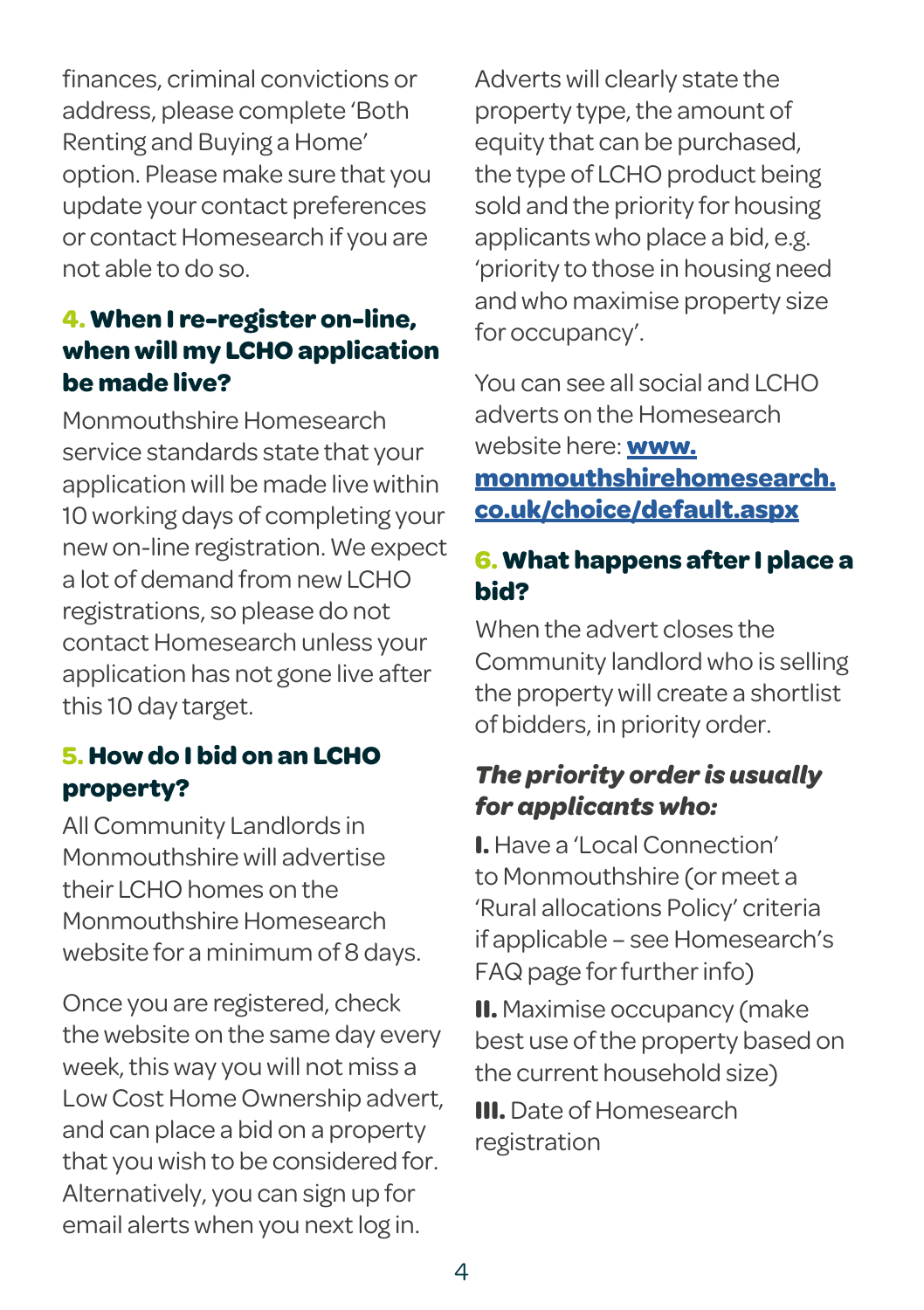The top 10 applicants on the shortlist will be asked to submit all document 'proofs' by a strict deadline, including their 'Mortgage in Principle', evidence of local connection to Monmouthshire and photo ID.

The Community Landlord will then assess these applications against the full eligibility criteria for the property and offer it to the top applicant on the list, who has met the assessment criteria and submitted all of their documents. If no one has both met the deadline & passed the assessment in the top 10, then the next 10 applicants will be asked to submit their proofs for assessment.

#### **7. I placed a bid on a closed advert - why haven't I heard anything yet?**

We have far more applicants than homes available for those on the Monmouthshire Homesearch waiting list. Our Community Landlords will do their best to make an offer as efficiently as possible, but shortlisting can take some time. It is helpful if applicants do not contact us to ask where they are placed on a shortlist, or for an update on a live shortlist, as responding to enquiries will inevitably delay the process.

Once a property goes from 'shortlisting', to 'under offer' to an applicant, you will be able to see this through the bidding feedback on your Homesearch account, as it will either state the property is 'under offer to you' or 'under offer to someone else'.

We are sorry if you have not been successful with your LCHO bid, however it is important that Community Landlords are consistent with their shortlisting and prioritising of all applicants, so the process is fair and transparent to everyone.

#### **8. Where do I register for Low Cost Home Ownership in Monmouthshire?**

Please visit this website: **[www.](http://www.monmouthshirehomesearch.co.uk/choice
) [monmouthshirehomesearch.](http://www.monmouthshirehomesearch.co.uk/choice
) [co.uk/choice](http://www.monmouthshirehomesearch.co.uk/choice
)**